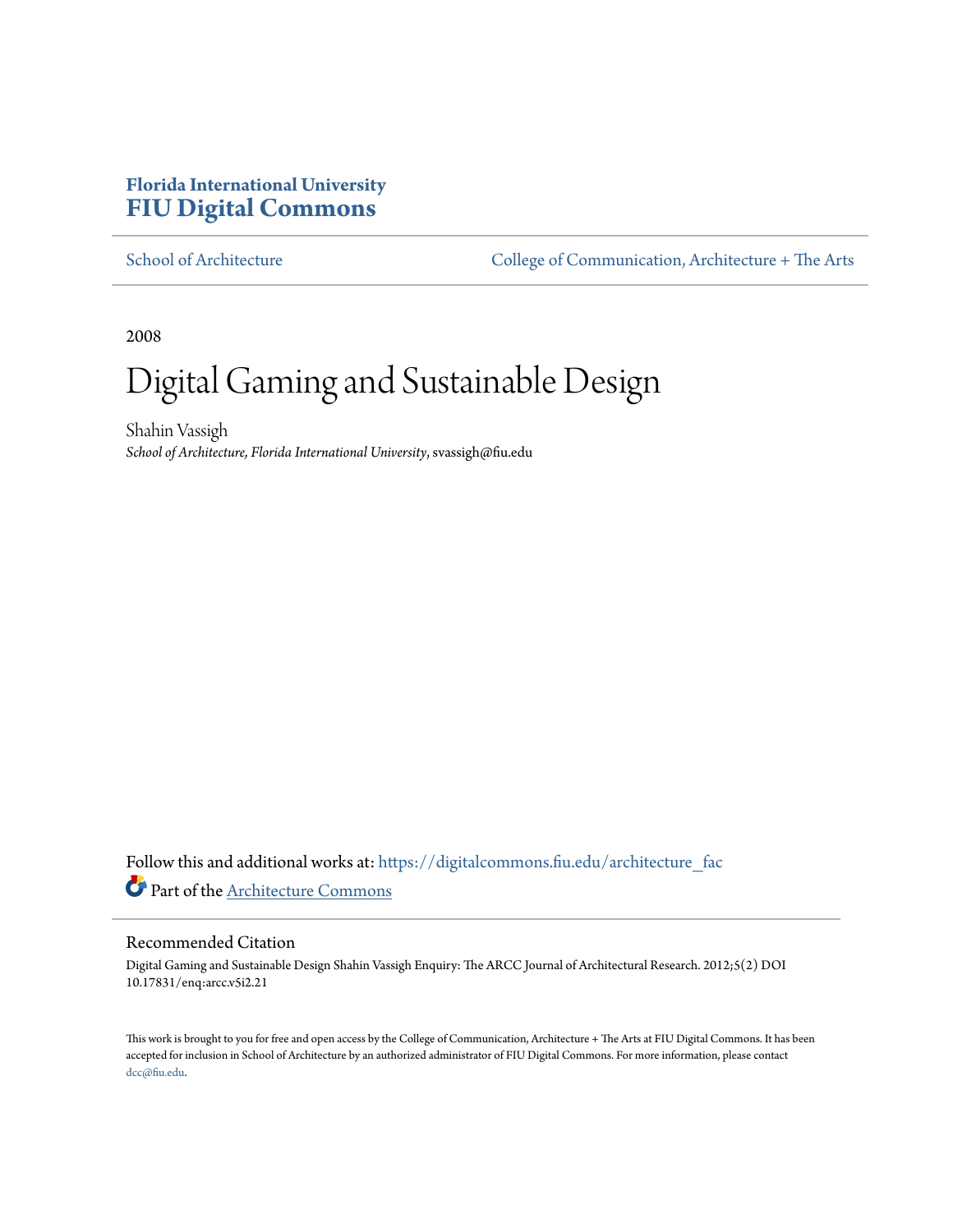**Shahin Vassigh** 

## **Digital Gaming and Sustainable Design**

**Shahin Vassigh**  Associated Professor Florida International University School of Architecture USA svassigh@fiu.edu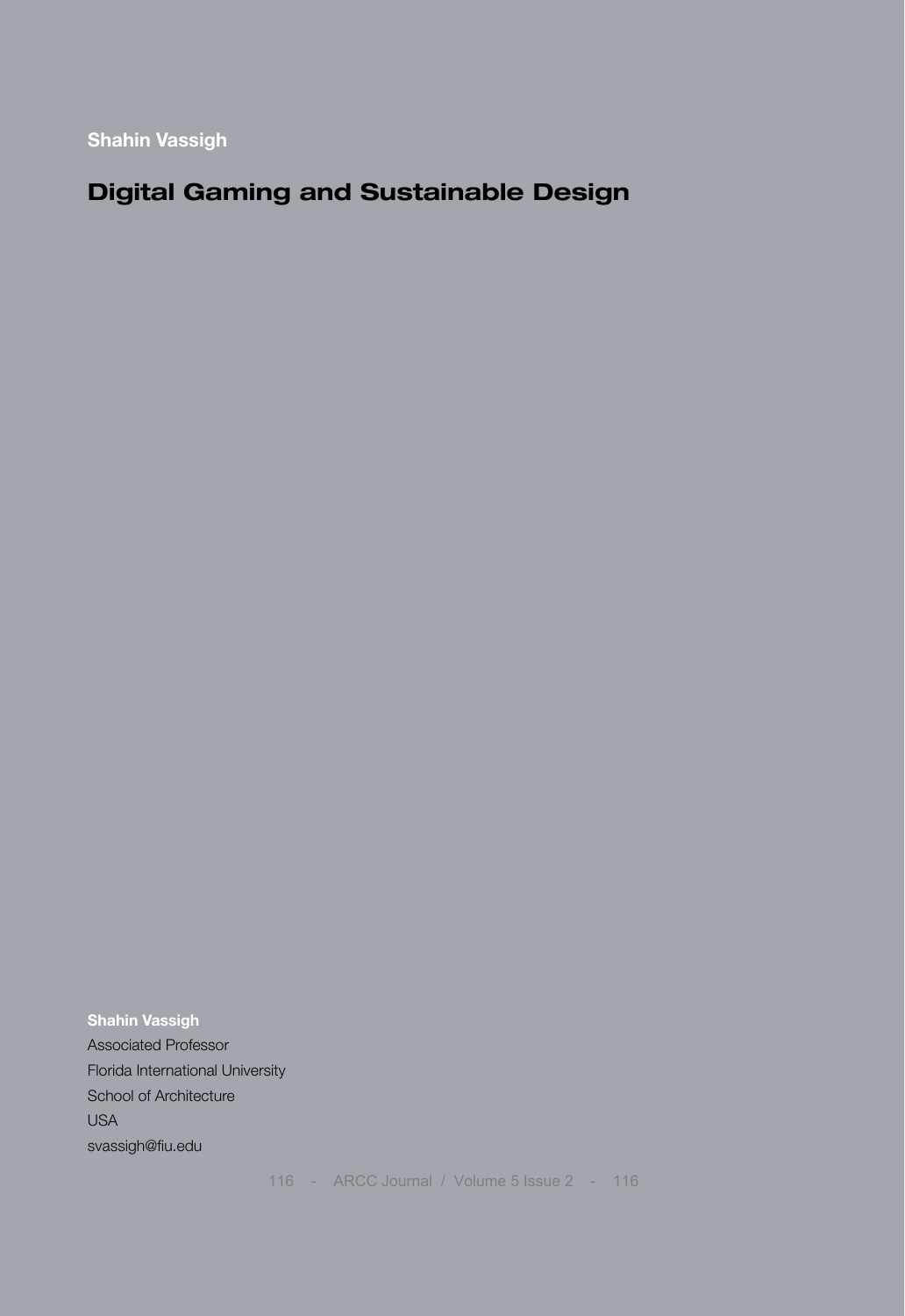

#### **Shahin Vassigh**

### **Digital Gaming and Sustainable Design**

#### **Introduction**

The American building industry is one of the major consumers of energy. Buildings use 39% of the total energy consumed in the United States, significantly impacting national energy demand and contributing to global warming. The vast majority of architectural practice in US leads to construction of buildings with a little concern to sustainability leading to environmental degradation.

Although the bulk of architecture practice continues to produce unsustainable buildings, there is growing stream of exemplary models of sustainable design. Examining the success of such practices leads into two a two-folded finding; first that achieving sustainable design is closely linked to "integrated Design"1 - a type of practice in which various disciplines involved in building design work together to achieve efficiency and other synergetic benefits. Second is that the advances in computing and simulation algorithms are paving the way to achieve "integrated design". These technologies are enabling the designers to collaborate, visualize, foresee, and modify building performance with relatively high accuracy. They are increasing used to analyze complex systems to achieve streamlined structures, reduce dependence on mechanical systems, produce more effective construction processes, and reduce waste.

If such practices were to become widespread, the architectural education needs to be restructured. The traditional American architectural curriculum that is based on a schism between "design" and "technology" is inherently in conflict with the principal of integration. Though largescale reform of architectural curricula is a complex, ongoing, and difficult debate; producing teaching tools that can simulate integrated design can impact and promote an understanding of sustainable practice in architecture.

The proposed paper will present the progress of a multi-disciplinary team of faculty who are collectively working on the completion, implementation and evaluation of a simulation software package in an interactive game format. The project teaches the concepts of "integrated design" through immersing students in a virtual world that imitates the complexity of the real world of decision-making and material choices in design. The project accomplishes this by harnessing the capabilities of simulation and dynamic modeling programs as well as powerful game engines while creating compelling and rewarding reasons for student's engagement in the learning process. The project is funded by the US Department of Education for the period of 2007-2010.

#### **Project approach**

The project proposes to develop and test a learning environment that improves building technol-

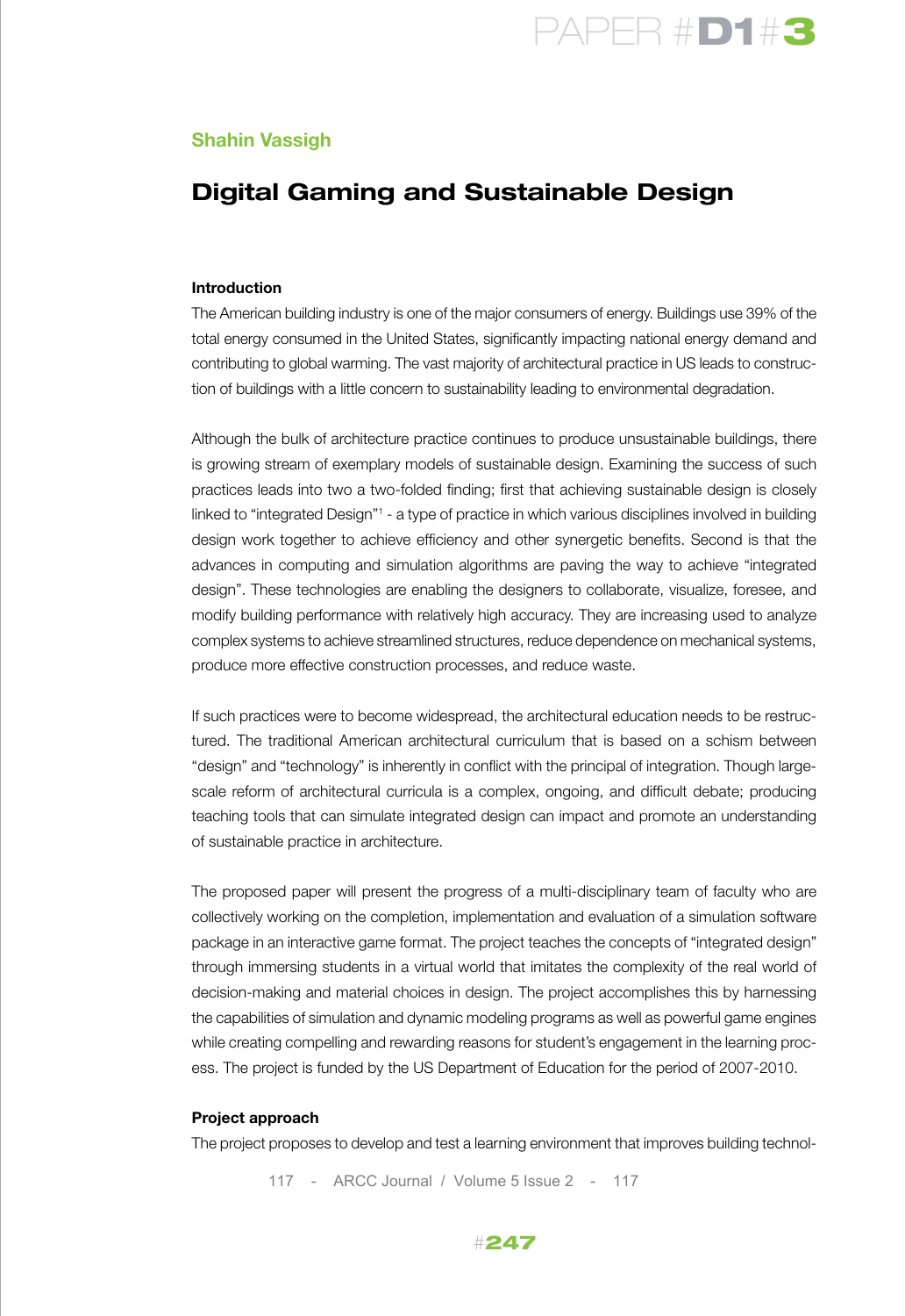

ogy education through the use of multimedia software. The project is based on a few pedagogical principles and objectives: First, it is based on a self-directed learning model. Recent research indicates that the passive lecture format or "instructional paradigm" where the teacher lectures and the students listen may not be the most effective setting for learning. Instead, numerous educational researchers have focused on developing student centered learning environments based on a self directed learning system which provides educational materials that are highly interactive, task oriented, and enable student to controls the pace of their own learning. Raschke explains that "…learning, or teaching for that matter, is optimized whenever the inquiring mind is turned loose on a set of tasks or aims, rather than simply loading the brain with a carload of prefabricated materials." [Raschke 2003]<sup>2</sup>.

The second principle is that the application of appropriate building technology can facilitate design problem solving within the context of sustainable design. This approach requires the integration of technology at the outset of the design process as well as providing immediate access to information that could guide design decisions with respect to the sustainability issues.

Third, the proposed teaching/learning tool should be developed to respond to the needs and capacities of architecture students, using methods that are visually and spatially oriented. In addition, the pedagogy is grounded and referenced to existing building systems, showing how subcomponent analysis relates to the broader issues of building design. Lastly, teaching should aim to increase student interest in the technical aspects of design, particularly as a life-long educational commitment. Creating an interest in integrated design and construction can positively affect students' predisposition to further explore these issues as practicing professionals.

To meet these objectives the project is composed of two major components: first a building design and assembly software called "EcOzone Game" and second an Evaluation Program that allows the development team to gage the success and failures of the software.

#### **EcOzone Game**

The EcOzone Game is developed to engage students in a series of scenario-driven building design projects that make a case for sustainable design and construction. These scenarios take on a variety of ecologic and economic issues such as squandering natural resources, fuel and energy cost, volume of waste, and climate change.

The notion of project delivery in a digital game environment directly addresses the digital media literacy of architecture students and learning preferences of the new student generation. This game promotes active experimental learning that is based on problem solving. It allows the students to use creative expression while participating in solving complex problems. It assists students to engage the subject at the level of their individual ability while receiving support for their activities. Continuous feedback is a strong feature of this gaming software, providing many opportunities for learning – on - demand.

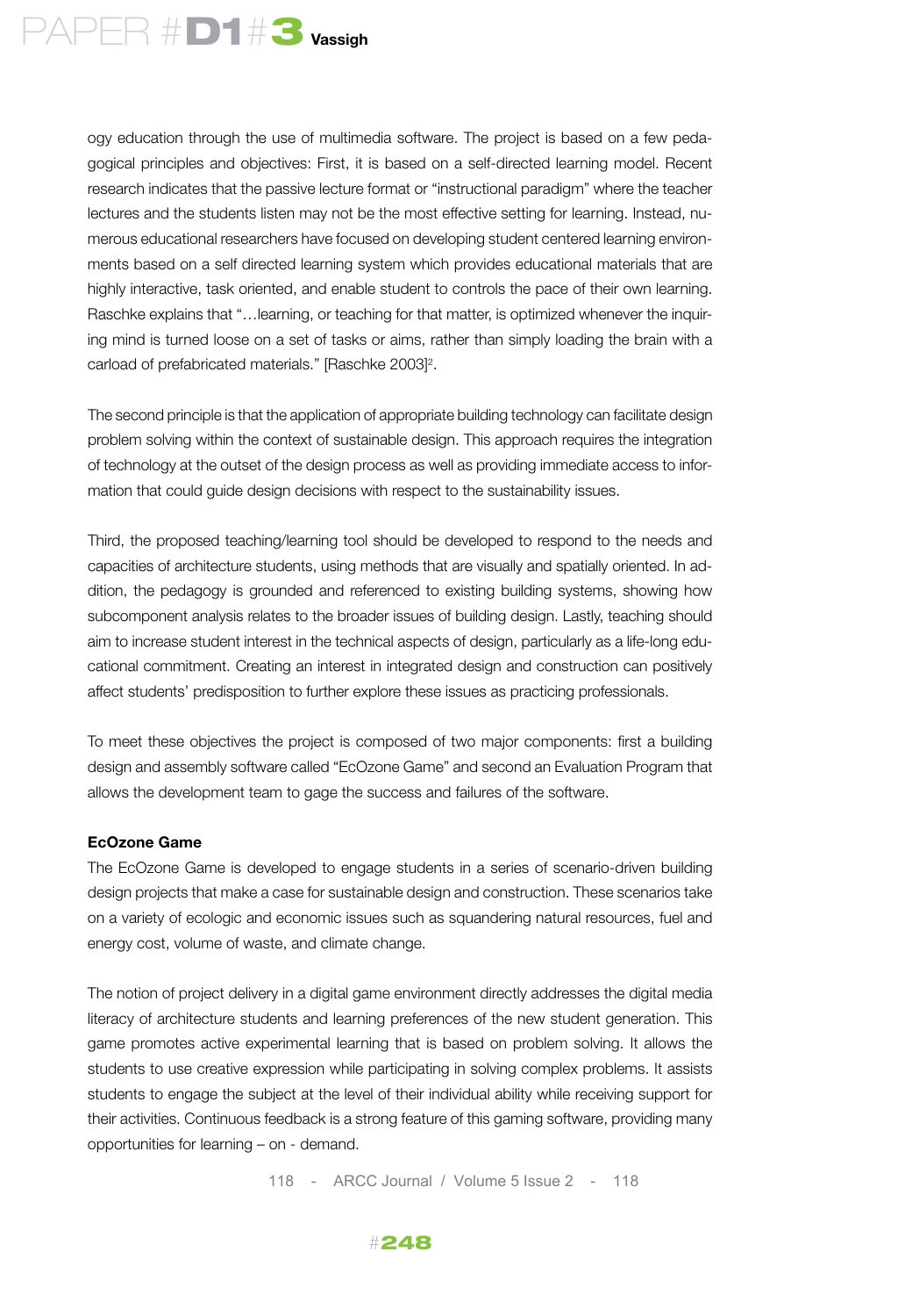EcOzone game revolves around the student playing the role of an architect and developing design strategies, which is similar to the experience of a real-world practicing architect. Each scenario lays out a challenge for designing a building, selecting building systems, meeting a budget, and completion of deadlines. This includes balancing the demanding requirements of site and context, form and geometry, building function, climate, and energy.

The game begins when the player selects a level of difficulty and enters the game by\ choosing a specific building design scenario in one of the seven climatic zones presented in the game. To design the building, the player navigates through a series of choices investigating building components and their relevant properties; selecting building systems; evaluating energy features of the components; and comparing costs. The selected choices are all stored in a library of tools ready for building design. During design, the player can organize, move, group and edit the selected components to assemble a complete building. After the building design is completed the game engine runs a number analysis to evaluate the building performance. These analyses have a two-folded function; first to provide computational support for analyzing capital investment and building life cycle cost; and second to utilize quantifiable measures for evaluating sustainable choices and strategies employed in the design process. A game domain currency or "credit" will be used to increase or decrease an initial credit value provided to each player.

The game Credit values used to design and assemble the building are closely related to the actual dollar values used in the building construction industry. The game Credits used for sustainability assessment will be more complex to quantify. Currently, the project team is considering Whole Building Design Guide developed by the National Renewable Energy Laboratory and the Green Building Rating System established by US Green Council Leadership in Energy and Environmental Design or LEED, as guidelines to establish proper values. The Credits will be used to reward well integrated building systems, efficient energy strategies, green features and alternative sources of energy. Players will be penalized for using materials with high embodied energy, low percentage of recycled materials, and high waste output. EcOzone is composed of the following components:

a) Scenarios are the first introduction to the game. Following a few brief directions, the scenario will be launched with three dimensional graphics and a narrated story line making the case for the player. This will be accompanied by full textual, audio and visual information of the site and the surrounding environment, topography, climatic conditions, building function, and detailed square footage requirements of the building program. Once, the player is given the mandate he/she will move to the User Interface and the game begins. The project team is developing a total of five scenarios to adequately to cover the content. To keep the players continuously involved, each of the scenarios can be played in one of the following seven climatic conditions: hot and dry, temperate and mixed, cold and humid, temperate and humid, hot and humid and cool and dry. This ill allow the students to play the game in 35 different combinations at various times.

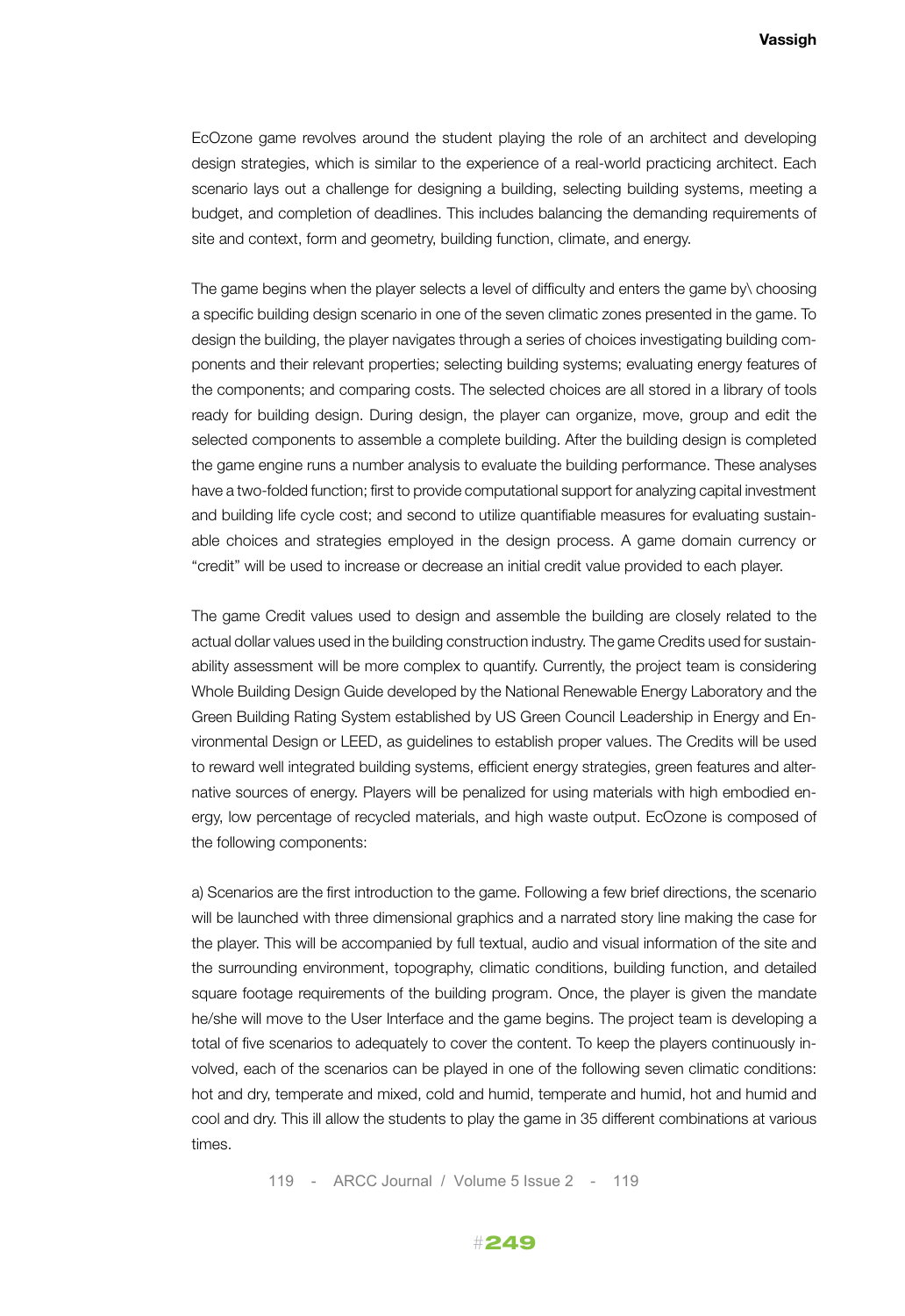

b) User Interface includes a main and secondary window. Most of the game activities will occur within the main window. This window is lined with menu bars on the top and bottom. One set of the menu bars are used for operational activities such as filing, drawing, and editing functions. The other set is composed of the modules directly related used for selecting various elements and playing the game. The secondary window is used to exhibit pertinent information such as lessons, required specifications and analytical data and graph exhibits.

c) Library of Building Blocks consists of a number of pre-arranged building blocks that compose the functional elements of a building such as, rooms, public spaces, dining areas, stairs, elevators and etc. The player can investigate each arrangement by placing it on the main window and examining how a particular arrangement responds to site and climate conditions. For example, the player can compose a horizontal arrangement of the building mass and place it in various orientations on the site to examine its energy efficiency in relation to each orientation. In a hot and humid climate, a horizontal arrangement of open spaces such as offices which are extended in the east-west direction will provide for cross ventilation of air from a southern summer breeze, reducing the need for mechanical ventilation. This arrangement will also maximize the utilization of natural day light. The feedback from the game will allow the player to investigate these and many other interactions of the building volume in response to the climate and site. Understanding these complex interactions are a critical component of sustainable design. These interactions will be analyzed with simulation software and exhibited for view in both numerical and graphical format.

d) Library of Building Envelope Elements is a number of detailed computer generated models of building envelope systems such as walls, roofs, floors and windows. Each element is modeled as modules of 8ft x 12ft panels and carries properties of every material used in its composition. For example, a cavity wall is modeled with brick at the exterior surface a layer of air; rigid insulation, flashing, a layer of vapor barrier, concrete masonry, and painted gypsum board in its interior surface. Each material's physical property such as specific weight, thermal resistance, embodied energy, percentage of recycled materials is embedded within the choice and is carried for future performance analysis and game Credits. Once a particular envelope element is selected it can be applied to the previously selected building block. Then the player can adjust the wall for energy efficiency using a limited range of properties of such as exterior wall and interior wall material thickness, insulation thickness and type, and cavity space.

e) Library of Building Systems Components include computer generated models of building systems such as Structural Systems, Heating Cooling and Ventilation (HVAC), Alternative Energy Systems, Lighting Systems, and Fire Resistive Systems. The player can browse the library of systems and investigate a variety of choices. For example, the HVAC Systems selection allows the player to study a series of systems such as Fan Coil Units, Variable Air Volume Units, Water Source Heat Pumps, and Packaged Terminal Air Conditioners. Each unit will have information regarding size, capacity, space requirements, energy efficiency, fresh air intake and exhaust

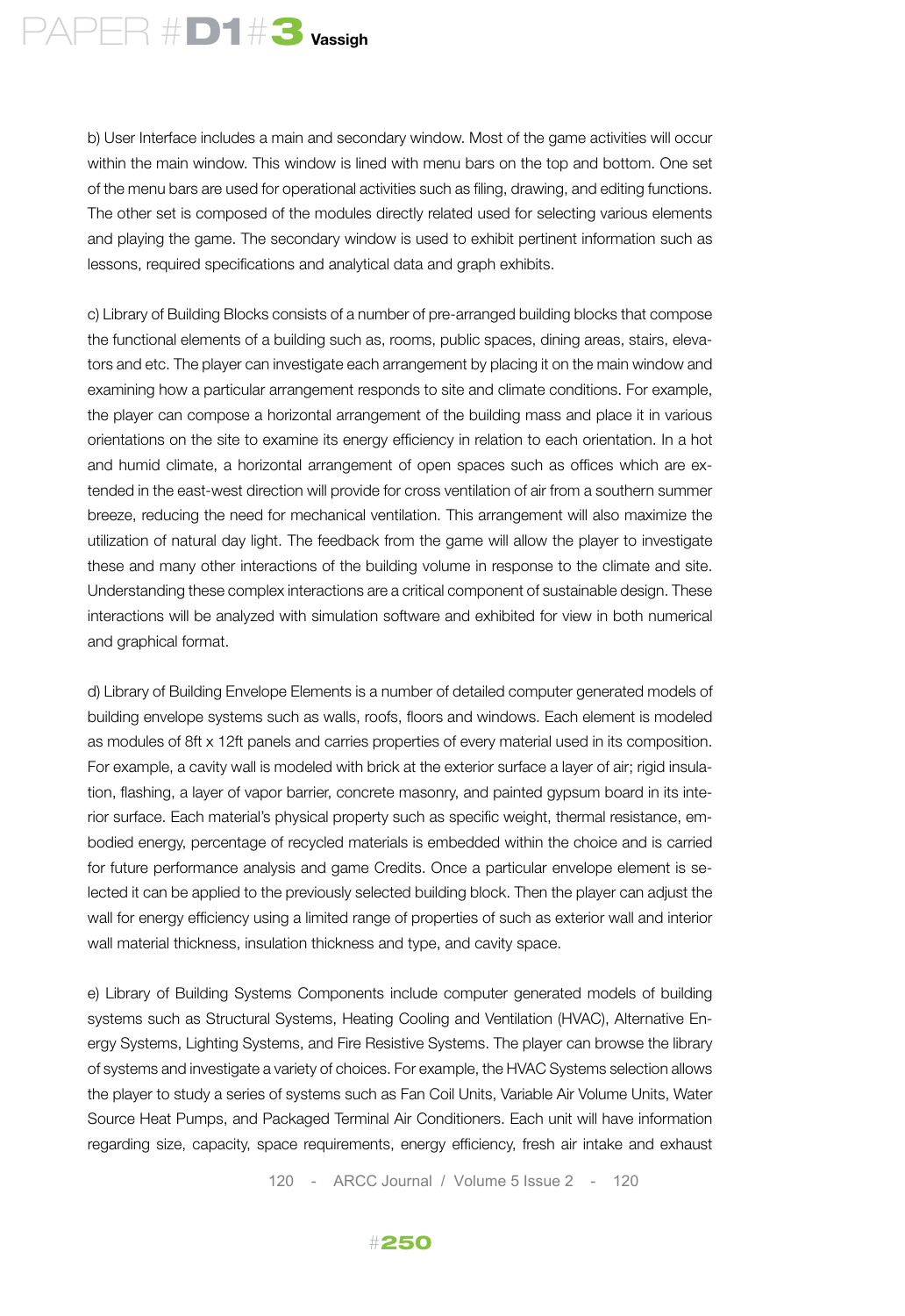volumes, and suitability for a particular building type. Once a system has been selected and placed in the building, the player can edit a limited number of variables to adjust the efficiency of the system and ask for further analysis.

f) Building Experts is a searchable database presented with icons labeled as Structural Engineer", "Lighting Consultant", "Construction Manager", and "Mechanical Engineer". These icons act as vehicle for learning - on - demand. Clicking any of these icons will enable the student to look up a subject or term and get linked to individual instructional lessons. In addition the Building Experts will be activated randomly by the game engine to create new conditions and introduce anomalies in the game to keep the students alert and the game exiting. For Example the "Structural Engineer" expert may provide warning of a hurricane on its way and ask the player to provide necessary structural precaution or face the consequences.

g) Virtual Case Studies are the core educational element of the game. They bring the principles of sustainable building design construction to life through investigating recently completed significant works of architecture that exemplify effective integration of architecture, structure, services, building envelope, construction and energy efficiency. At least one case study will be produced for each scenario and climatic condition. Each Virtual Case Study will be a highly detailed digital model of a precedent which can be "deconstructed" on screen. Each precedent will address a particular aspect of systems integration and sustainability. The precedents will be comprised of interactive and removable layers of graphic and textual information. For example, he users can study the individual building systems in detail or in combination with other systems. As the user selects each building layer or sub-system, information regarding its design and performance is provided.

#### **Evaluation plan for the project**

The Project Evaluation Plan will test the effectiveness of the EcOzone. The Evaluation Plan has four objectives, which are to determine: If the project increases awareness of energy consumption in buildings; 2) if the project is effective in improving students' understanding of building technology and systems Integration principles; 3) are the knowledge and skills gained in architectural technology transferred and applied into student's design work; 4) does the project improve student attitudes toward the building technology curriculum. The evaluation plan has a formative and a summative component. The formative component will collect responses from the project team, faculty, and students through the project's web interface. Once the Beta version of the project is completed they will be implemented and in Comprehensive Studios at the University at Buffalo. A parallel evaluation will be conducted in the Senior Comprehensive studios at the University of Utah. Any changes in the student performance will be measured against traditional instructional methods by dividing students at each institution into a control group and experimental group. The experimental group will utilize the game, while the control group will be taught using the traditional instructional methods at the same time. Throughout the evaluation cycle, each group will undergo entry and exit test. Entry test prior to receiving any instruction will

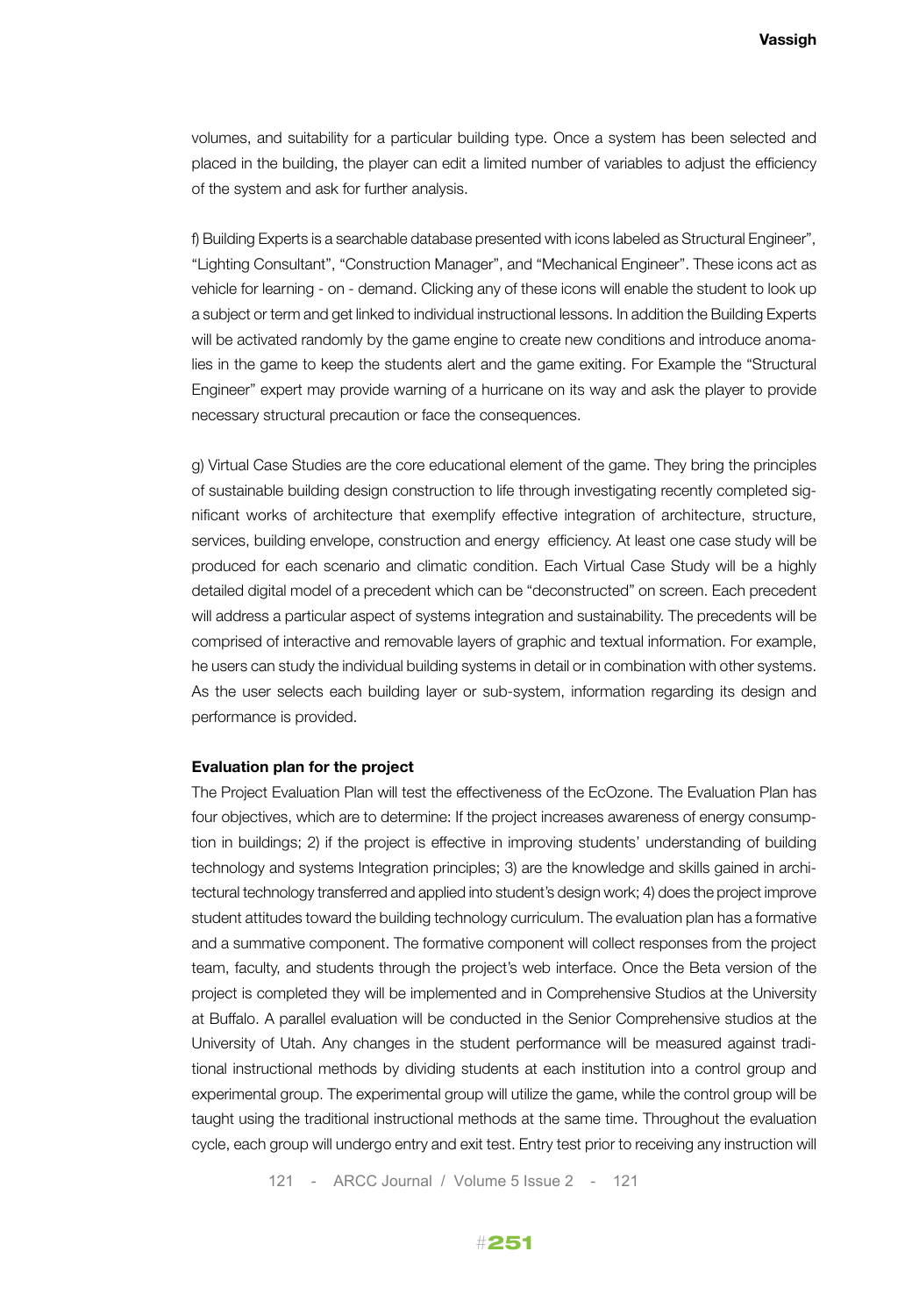

be used to establish a baseline of student competency. The exit test will be a repeat of the entry survey, and measure changes in student competency. The Evaluation Program will also measure attitudes towards building technology through by Attitude Surveys given at the beginning of each studio and repeated at the end, with both experimental and control groups. All data will be analyzed using suitable statistical methods with the summative evaluation published in professional venues.

#### **Closing remarks: Opportunities and challenges**

Given the size of the built environment as energy and materials consuming sector, raising architectural capacity to design more efficient and sustainable buildings can have a significant impact on the national energy consumption. The project discussed here seeks to produce a tool for teaching building systems integration by harnessing the capabilities of advanced graphic media and gaming engines. It aims to help students visualize and engage the concepts that otherwise are difficult to comprehend. The project is designed to accommodate the thinking, strengths and interests of architecture students.

However, developing this tool has presented a few significant challenges. The first challenge has been the struggle to analyze and replicate the design process as a systemic progression of events. Mapping such a complex process cannot be accomplished without major compromises and simplifications that ultimately lead to trivializing the software and limiting its value as a valid design tool.

The second challenge has been to demonstrate the interconnectivity of the building systems and their impact on each other. For example how the selection of a certain type HVAC system will require a particular approach to choosing the structural system and realizing how that structural system will affect the natural lighting within the space and impact the energy consumption. Leading the student to an optimized solution with so many variables has been an impossible task to achieve. The last but not the least challenge has been the decision to limit the expression of architectural form within the tool. Initially the decision was a response to the limitations of technology in hand and the scope of the project. However, as the project progressed it has become clear that it would be virtually impossible to assign a value to the formal decisions and the quality of the architecture that has resulted. This is extremely problematic as the formal architectural expression and experience may be the greatest contributors to the quality of the architecture. A sustainable, well-integrated building may be among the best technically conceived buildings but suffer from producing a meaningful human experience. Although these challenges are significant and may ultimately trivialize the tool beyond the acceptable thresholds of a design tool, the project team believes that it will be an effective tool for learning about sustainability and systems integration.

#### **Notes**

- 1. http://www.wbdg.org/wbdg\_approach.php
- 2 Rachke, K(2003). The digital revolution and the coming of postmodernist University, Routlege Falmer, London, p.38 122 - ARCC Journal / Volume 5 Issue 2 - 122